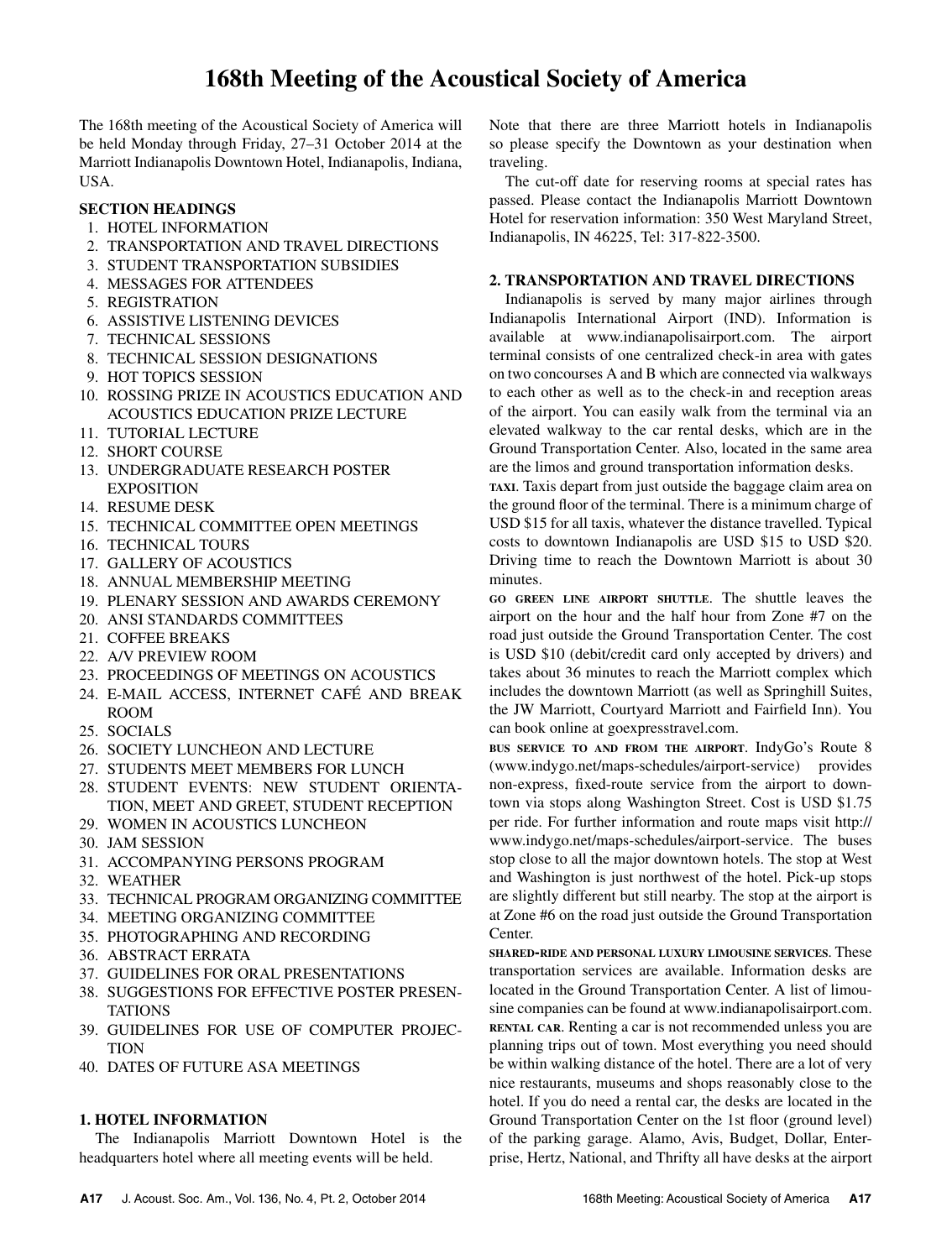and ACE has an off-airport location with a shuttle service to and from the airport, pick up just outside the Ground Transportation Center.

**Amtrak and Greyhound** both serve Indianapolis and the train and bus stations are within walking distance of the conference hotel. However, trains to do not run very often, e.g., one a day from Chicago to Indianapolis, versus seven a day Greyhound buses from Chicago to Indianapolis. The Amtrak station is at 350 S. Illinois Street a 10-minute walk (0.5 miles) from the Marriott and the Greyhound Station is next to the Amtrak station at 154 W. South St. See www. greyhound.com and tickets.amtrak.com for more information.

#### **3. STUDENT TRANSPORTATION SUBSIDIES**

To encourage student participation, limited funds are available to defray partially the cost of travel expenses of students to attend Acoustical Society meetings. Instructions for applying for travel subsidies are given in the Call for Papers which can be found online at http://acousticalsociety. org. The deadline for the present meeting has passed but this information may be useful in the future.

#### **4. MESSAGES FOR ATTENDEES**

Messages for attendees may be left by calling the Indianapolis Marriott Downtown Hotel, 317-822-3500, and asking for the ASA Registration Desk during the meeting, where a message board will be located. This board may also be used by attendees who wish to contact one another.

#### **5. REGISTRATION**

Registration is required for all attendees and accompanying persons. Registration badges must be worn in order to participate in technical sessions and other meeting activities.

Registration will open on Monday, 27 October, at 7:30 a.m. in the Marriott Ballroom Foyer on the second floor (see floor plan on page A11).

Checks or travelers checks in U.S. funds drawn on U.S. banks and Visa, MasterCard and American Express credit cards will be accepted for payment of registration. Meeting attendees who have pre-registered may pick up their badges and registration materials at the pre-registration desk.

The registration fees (in USD) are \$545 for members of the Acoustical Society of America; \$645 for non-members, \$150 for Emeritus members (Emeritus status pre-approved by ASA), \$275 for ASA Early Career members (for ASA members within three years of their most recent degrees – proof of date of degree required), \$90 for ASA Student members, \$130 for students who are not members of ASA, \$115 for Undergraduate Students, and \$150 for accompanying persons.

One-day registration is available at \$275 for members and \$325 for nonmembers (one-day means attending the meeting on only one day either to present a paper and/or to attend sessions). A nonmember who pays the \$645 nonmember registration fee and simultaneously applies for Associate Membership in the Acoustical Society of America will be given a \$50 discount off their dues payment for 2015 dues.

Invited speakers who are members of the Acoustical Society of America are expected to pay the registration fee, but nonmember invited speakers who participate in the meeting only on the day of their presentation may register without charge. The registration fee for nonmember invited speakers who wish to participate for more than one day is \$110 and includes a one-year Associate Membership in the ASA upon completion of an application form.

**Special note to students who pre-registered online: You will also be required to show your student id card when picking-up your registration materials at the meeting.** 

#### **6. ASSISTIVE LISTENING DEVICES**

The ASA has purchased assistive listening devices (ALDs) for the benefit of meeting attendees who need them at technical sessions. Any attendee who will require an assistive listening device should advise the Society in advance of the meeting by writing to: Acoustical Society of America, 1305 Walt Whitman Road, Suite 300, Melville, NY 11747-4300; asa@aip.org

#### **7. TECHNICAL SESSIONS**

The technical program includes 92 sessions with 948 papers scheduled for presentation during the meeting.

A floor plan of the Marriott Hotel appears on page A11. Session Chairs have been instructed to adhere strictly to the printed time schedule, both to be fair to all speakers and to permit attendees to schedule moving from one session to another to hear specific papers. If an author is not present to deliver a lecture-style paper, the Session Chairs have been instructed either to call for additional discussion of papers already given or to declare a short recess so that subsequent papers are not given ahead of the designated times.

Several sessions are scheduled in poster format, with the display times indicated in the program schedule.

#### **8. TECHNICAL SESSION DESIGNATIONS**

The first character is a number indicating the day the session will be held, as follows:

- 1-Monday, 27 October
- 2-Tuesday, 28 October
- 3-Wednesday, 29 October
- 4-Thursday, 30 October
- 5-Friday, 31 October

The second character is a lower case "a" for a.m., "p" for p.m., or "e" for evening corresponding to the time of day the session will take place. The third and fourth characters are capital letters indicating the primary Technical Committee that organized the session using the following abbreviations or codes:

- AA Architectural Acoustics
- AB Animal Bioacoustics
- AO Acoustical Oceanography
- BA Biomedical Acoustics
- EA Engineering Acoustics
- ED Education in Acoustics
- ID Interdisciplinary
- MU Musical Acoustics
- NS Noise
- PA Physical Acoustics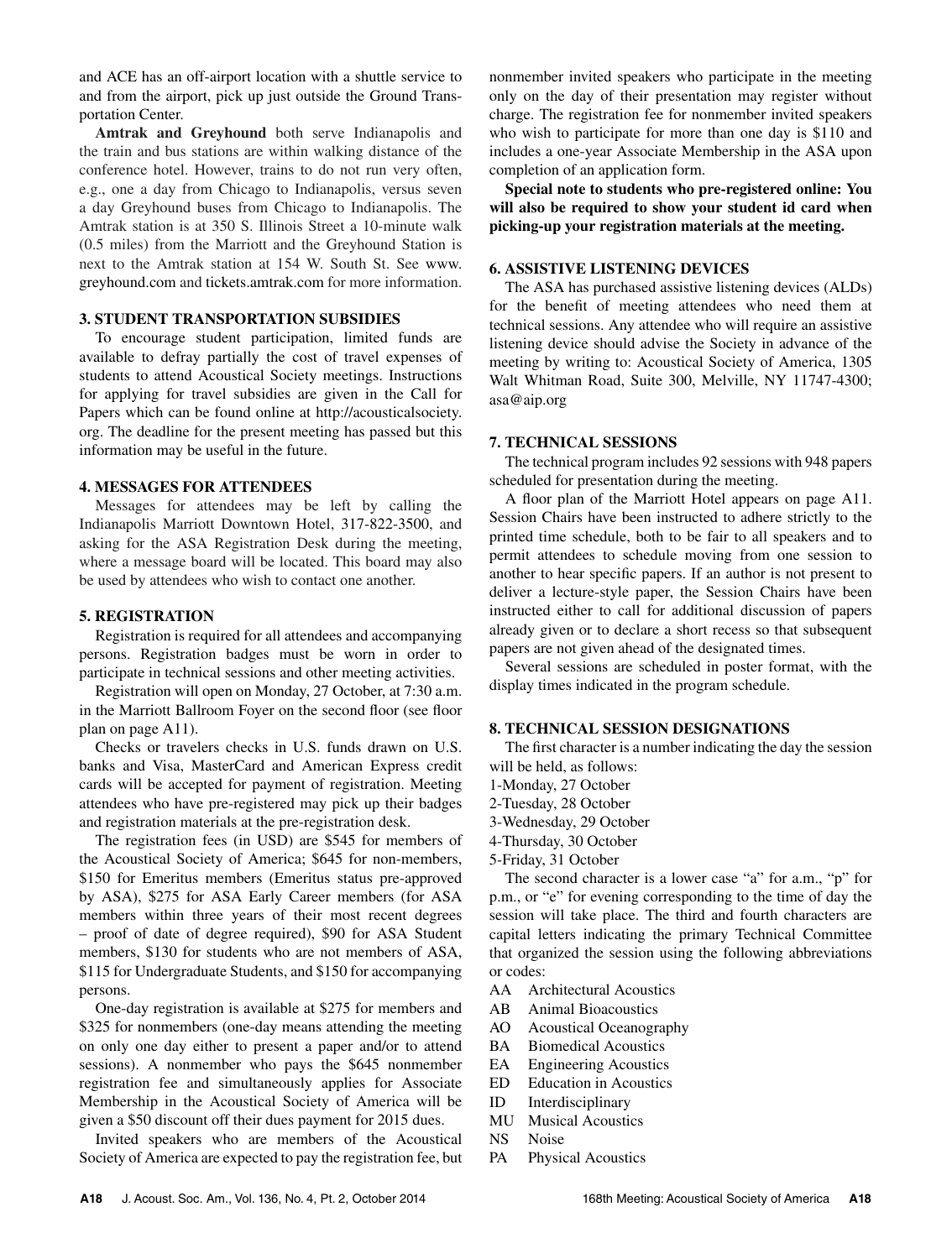- PP Psychological and Physiological Acoustics
- SA Structural Acoustics and Vibration
- SC Speech Communication
- SP Signal Processing in Acoustics
- UW Underwater Acoustics

In sessions where the same group is the primary organizer of more than one session scheduled in the same morning or afternoon, a fifth character, either lower-case "a" or "b" is used to distinguish the sessions. Each paper within a session is identified by a paper number following the session-designating characters, in conventional manner. As hypothetical examples: paper 2pEA3 would be the third paper in a session on Tuesday afternoon organized by the Engineering Acoustics Technical Committee; 3pSAb5 would be the fifth paper in the second of two sessions on Wednesday afternoon sponsored by the Structural Acoustics and Vibration Technical Committee.

Note that technical sessions are listed both in the calendar and the body of the program in the numerical and alphabetical order of the session designations rather than the order of their starting times. For example, session 3aAA would be listed ahead of session 3aAO even if the latter session began earlier in the same morning.

# **9. HOT TOPICS SESSION**

Hot Topics session 3pID will be held on Wednesday, 29 October, at 1:00 p.m. in Indiana E. Papers will be presented on current topics in the fields of Education in Acoustics, Signal Processing in Acoustics, and Acoustical Oceanography.

# **10. ROSSING PRIZE IN ACOUSTICS EDUCATION AND ACOUSTICS EDUCATION PRIZE LECTURE**

The 2014 Rossing Prize in Acoustics Education will be awarded to Colin Hansen, University of Adelaide, at the Plenary Session on Wednesday, 29 October. Colin Hansen will present the Acoustics Education Prize Lecture titled "Educating mechanical engineers in the art of noise control" on Wednesday, 29 October, at 2:00 p.m. in Session 3pED in Indiana C/D.

# **11. TUTORIAL LECTURE: MUSICAL ACOUSTICS: SCIENCE AND PERFORMANCE**

A tutorial presentation on "Musical Acoustics: Science and Performance" will be given by Professor Uwe J. Hansen of Indiana State University, and the New World Youth Symphony, directed by Susan Kitterman, on Monday, 27 October at 7:00 p.m. in the Hilbert Circle Theater.

The Tutorial Concert will be preceded by a tour of Hilbert Circle Theater, home of the Indianapolis Symphony. Hilbert Circle Theater was a movie house. It underwent major revisions to make it suitable as a concert hall. Since the last ASA meeting in Indianapolis in 1996, the concert hall has undergone additional major remodeling, mainly in the stage area, but also in the hall itself. The tour will begin at 6:00 p.m.

Hilbert Circle Theater is well within easy walking distance of the hotel (allow 15 minutes to get there), however, in the event of inclement weather, and for those with additional needs, limited bus transportation will be available (from 5:30pm onwards).

Lecture notes will be available at the meeting in limited supply; only preregistrants will be guaranteed receipt of a set of notes.

All Students  $(K - Grad school)$  will be admitted free of charge. General admission, for both the general Public and ASA members is USD \$20.00. ASA members who include attendance in this tutorial concert in their pre-registration by 22 September pay the reduced fee of USD \$15.00.

# **12. SHORT COURSE ON ELECTROACOUSTIC TRANSDUCERS**

A short course on Electroacoustic Transducers: Fundamentals and Applications will be given in two parts: Sunday, 26 October, from 1:00 p.m. to 5:00 p.m. and Monday, 27 October, from 7:30 a.m. to 12:30 p.m. in the Santa Fe Room.

The objectives are (1) to introduce the physical principles, basic performance, and system design aspects required for effective application of receiving and transmitting transducers and (2) to present common problems and potential solutions.

The instructor is Thomas Gabrielson, a Senior Scientist and Professor of Acoustics at Penn State University, previously worked in underwater-acoustic transducer design, modeling, and measurement for 22 years at the Naval Air Warfare Center in Warminster, PA.

The registration fee is USD\$300.00 (USD\$125 for students) and covers attendance, instructional materials and coffee breaks. Onsite registration at the meeting will be on a space-available basis.

# **13. UNDERGRADUATE RESEARCH POSTER EXPOSITION**

The Undergraduate Research Exposition will be held Tuesday morning, 28 October, 9:00 a.m. to 11:00 a.m. in session 2aED in Marriott 6. The 2014 Undergraduate Research Exposition is a forum for undergraduate students to present their research pertaining to any area of acoustics and can also include overview papers on undergraduate research programs, designed to inspire and foster growth of undergraduate research throughout the Society. It is intended to encourage undergraduates to express their knowledge and interest in acoustics and foster their participation in the Society. Four awards, up to \$500 each, will be made to help undergraduates with travel costs associated with attending the meeting and presenting a poster.

# **14. RESUME HELP DESK**

Are you interested in applying for graduate school, a postdoctoral opportunity, a research scientist position, a faculty opening, or other position involving acoustics? If you are, please stop by the ASA Resume Help Desk in the Marriott Ballroom Foyer near the registration desk. Members of the ASA experienced in hiring will be available to look at your CV, cover letter, and research & teaching statements to provide tips and suggestions to help you most effectively present yourself in today's competitive job market. The ASA Resume Help Desk will be staffed on Tuesday, Wednesday, and Thursday during the lunch hour for walk-up meetings. Appointments during these three lunch hours will be available via a sign-up sheet, too.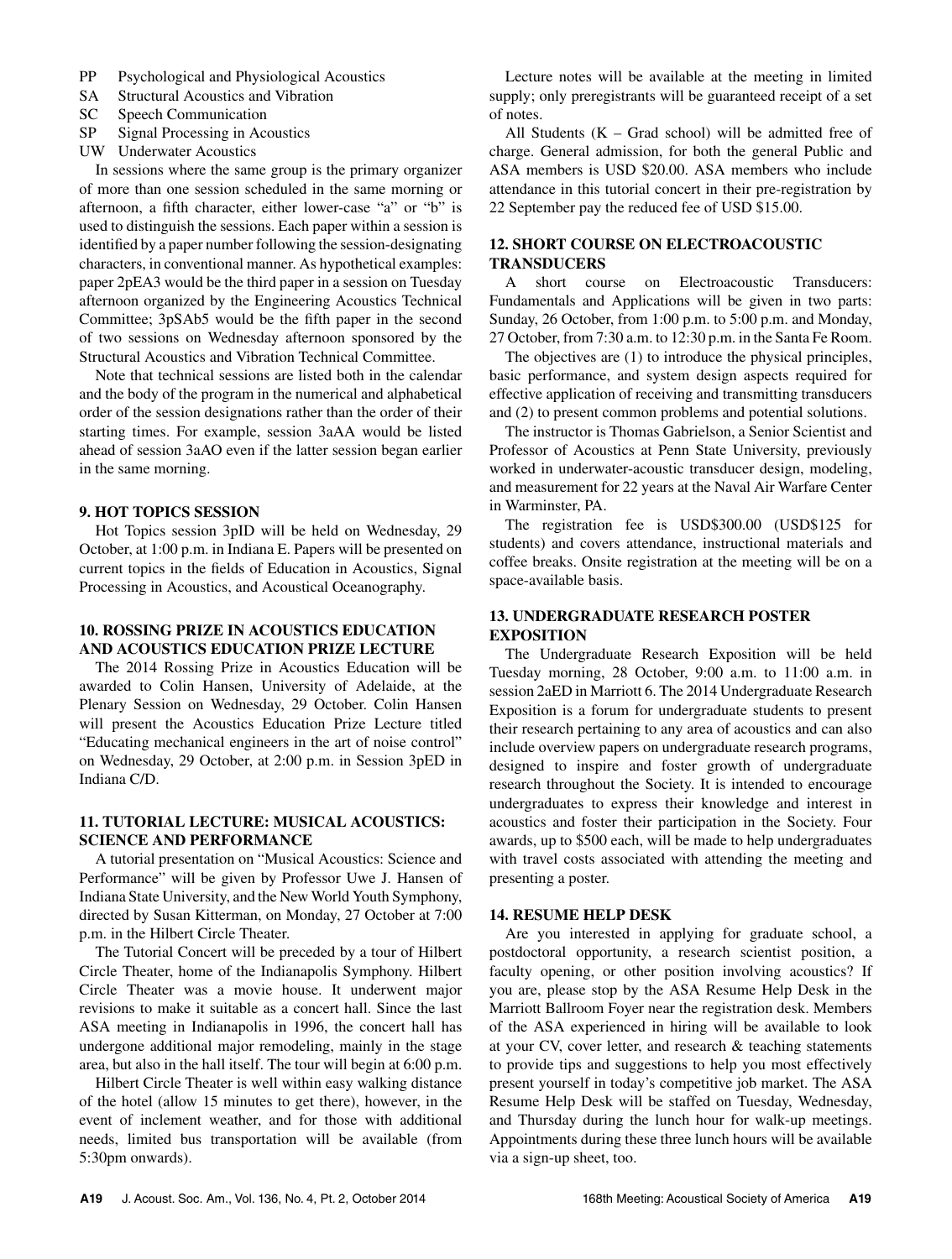### **15. TECHNICAL COMMITTEE OPEN MEETINGS**

Technical Committees will hold open meetings on Tuesday, Wednesday, and Thursday at the Indianapolis Marriott Downtown. The meetings on Tuesday and Thursday will be held in the evenings after the socials, except Engineering Acoustics which will meet at 4:30 p.m. on Tuesday. The schedule and rooms for each Committee meeting are given on page A16.

These are working, collegial meetings. Much of the work of the Society is accomplished by actions that originate and are taken in these meetings including proposals for special sessions, workshops and technical initiatives. All meeting participants are cordially invited to attend these meetings and to participate actively in the discussions.

## **16. TECHNICAL TOURS**

Note: Tour buses leave from the Marriott's Missouri Street Exit.

**Monday, 27 October, 6:00 p.m.-8:30 p.m. Tour and Tutorial Lecture at the Hilbert Circle Theater, 45 Monument Circle, Indianapolis. Tour fees: USD \$15 preregistration and USD \$20 on-site for non-students/No fee for students.** Prior to becoming the home of the Indianapolis Symphony, Hilbert Circle Theater was a movie house. It underwent major revisions to make it suitable as a concert hall. Tour starts at 6:00 p.m. at the theater and tutorial presentation starts at 7:00 p.m. The Theater is half a mile walking distance (about 15 minutes from the hotel, so leave at 5:45 p.m. at the latest). See the Tutorial Lecture section above for full details.

**Tuesday, 28 October: 10:00 a.m.-12:00 noon. Tour of the Center for the Performing Arts, 355 City Center Drive, Carmel. Tour limited to 30 participants. Tour fee: USD \$25.**  The Center for Performing Arts houses the Palladium (1,600 seat concert hall), the Tarkington Theater (500 seats proscenium stage) and the Studio Theater (small flexible black box space). This is a recently completed facility north of Indianapolis. The Palladium is a space that rivals the world's great concert halls. David M. Schwarz Architects, a Washington, DC based architectural firm, drew inspiration for the Palladium from the famous Villa Capra "La Rotunda" (or Villa Rotunda) built in 1566 in Italy and designed by Italian Renaissance architect Andrea Palladio (1508–1580). For more information about the Center visit www.thecenterfortheperformingarts.org.

**Tuesday, 28 October: 3:00 p.m.-6:00 p.m. Indiana Univer sity School of Medicine, 699 Riley Hospital Drive, Indianapolis. Tour limited to 30 participants. Tour fee: USD \$25.** The Department of Otolaryngology-Head and Neck Surgery was organized as an independent department within the Indiana School of Medicine in 1909 by John Barnhill, M.D., an internationally recognized head and neck surgeon and anatomist. Since then the specialty has undergone tremendous expansion in managing disorders of the ear, nose, throat, head and neck. The DeVault Otologic Research Laboratory is the primary behavioral research venue for the Department. Occupying approximately 3000 square feet on two floors of the research wing of the James Whitcomb Riley Hospital for Children, the laboratory is named for its principal early benefactor, Dr. Virgil T. DeVault (1901-2000), a native Hoosier and alumnus of Indiana University. In the laboratory

researchers examine the short-term and long-term effects of cochlear implantation and/or therapeutic amplification in deaf and hard-of-hearing infants, children, and adults, as well as the factors underlying variability in behavioral outcomes of cochlear implantation and/or therapeutic amplification.

**Thursday, 30 October: 3:00 p.m.-6:00 p.m. Tour of 3M Acoustics Facilities, 7911 Zionsville Road, Indianapolis. Tour limited to 30 participants. Tour fee: USD \$25** Elliott Berger and Steve Sorenson will give tours of 3M's E•A•RCAL hearing protection laboratory and Acoustic Technology Center (ATC) laboratory for noise control research and application. The E•A•RCAL facility consists of a NVLAP accredited 113-m<sup>3</sup> reverberation chamber instrumented for real-ear attenuation testing, an 18-m<sup>3</sup> electroacoustic sound lab supporting high-level tests up to 120 dB SPL, and a 300 m3 hemi-anechoic facility used for impulse testing via a shock tube that generates blasts up to 168 dB SPL for measuring the level-dependent performance of hearing protectors. The ATC includes a 900-m3 hemi-anechoic chamber with an inbuilt chassis dynamometer ideal for testing heavy trucks under real-world load conditions, a smaller hemi-anechoic chamber for product sound power testing, and 2 reverberation chambers for a wide variety of sound transmission loss and sound absorption test/development. Note that no photographs are allowed to be taken on this tour. Conference attendees who work for 3M/Aearo/E-A-R competitors may not be allowed to participate in the tour – the registration fee will be refunded in full should the request to participate (through pre-registration) not be approved.

**Start times are when the bus leaves the hotel**, so plan on being there ahead of time.

On-site registration will be on a space-available basis.

#### **17. GALLERY OF ACOUSTICS**

The Technical Committee on Signal Processing in Acoustics will sponsor the 15th Gallery of Acoustics at the Acoustical Society of America meeting in Indianapolis. Its purpose is to enhance ASA meetings by providing a setting for researchers to display their work to all meeting attendees in a forum emphasizing the diversity, interdisciplinary, and artistic nature of acoustics. The Gallery of Acoustics provides a means by which we can all share and appreciate the natural beauty, aesthetic, and artistic appeal of acoustic phenomena: This is a forum where science meets art.

The Gallery will be held in the Marriott Ballroom 6, Monday through Thursday, 27-30 October, from 9:00 a.m. to 5:00 p.m.

## **18. ANNUAL MEMBERSHIP MEETING**

The Annual Membership Meeting of the Acoustical Society of America will be held at 3:30 p.m. on Wednesday, 29 October 2014, in Marriott 5 at the at the Indianapolis Downtown Marriott Hotel, 350 West Maryland Street, Indianapolis, IN 46225.

### **19. PLENARY SESSION AND AWARDS CEREMONY**

A plenary session will be held Wednesday, 29 October, at 3:30 p.m. in Marriott 5.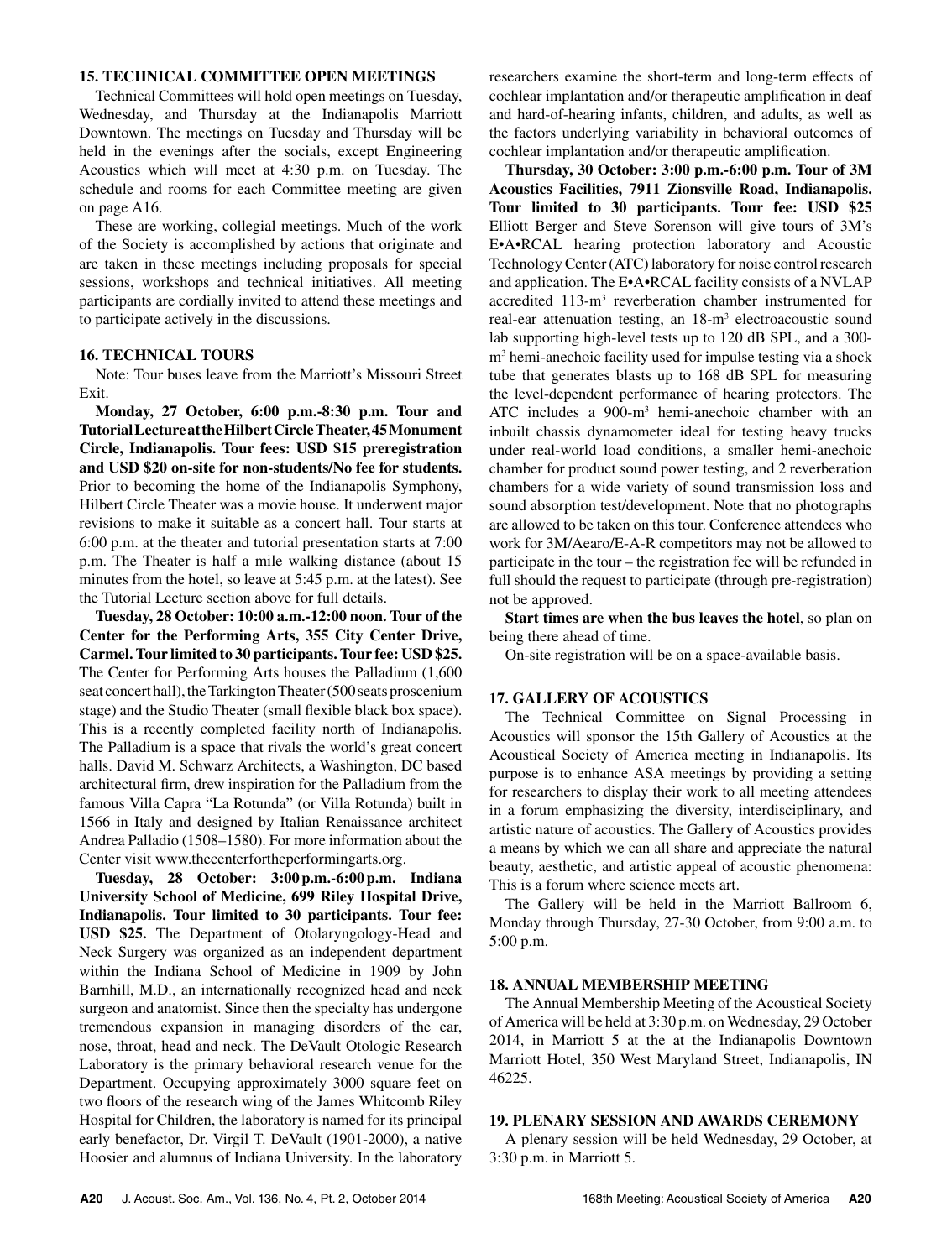The Rossing Prize in Acoustics Education will be presented to Colin Hansen. The Pioneers of Underwater Acoustics Medal will be presented to Michael B. Porter, the Silver Medal in Speech Communication will be presented to Sheila E. Blumstein and the Wallace Clement Sabine Medal will be presented to Ning Xiang. Certificates will be presented to Fellows elected at the Providence meeting of the Society. See page 2228 for a list of fellows.

#### **20. ANSI STANDARDS COMMITTEES**

Meetings of ANSI Accredited Standards Committees will not be held at the Indianapolis meeting.

Meetings of selected advisory working groups are often held in conjunction with Society meetings and are listed in the Schedule of Committee Meetings and Other Events on page A16 or on the standards bulletin board in the registration area, e.g., S12/WGI8-Room Criteria.

People interested in attending and in becoming involved in working group activities should contact the ASA Standards Manager for further information about these groups, or about the ASA Standards Program in general, at the following address: Susan Blaeser, ASA Standards Manager, Standards Secretariat, Acoustical Society of America, 1305 Walt Whitman Road, Suite 300, Melville, NY 11747-4300; T.: 631- 390-0215; F: 631-923-2875; E: asastds@aip.org

# **21. COFFEE BREAKS**

Morning coffee breaks will be held each day from 9:40 a.m. to 10:40 a.m. in Marriott 6.

# **22. A/V PREVIEW ROOM**

The Albany Room on the second floor will be set up as an A/V preview room for authors' convenience, and will be available on Monday through Thursday from 7:00 a.m. to 5:00 p.m. and Friday from 7:00 a.m. to 12:00 noon.

# **23. PROCEEDINGS OF MEETINGS ON ACOUSTICS (POMA)**

The Indianapolis meeting will have a published proceedings, and submission is optional. The proceedings will be a separate volume of the online journal, "Proceedings of Meetings on Acoustics" (POMA). This is an open access journal, so that its articles are available in pdf format without charge to anyone in the world for downloading. Authors who are scheduled to present papers at the meeting are encouraged to prepare a suitable version in pdf format that will appear in POMA. The format requirements for POMA are somewhat more stringent than for posting on the ASA Online Meetings Papers Site, but the two versions could be the same. The posting at the Online Meetings Papers site, however, is not archival, and posted papers will be taken down six months after the meeting. The POMA online site for submission of papers from the meeting will be opened about one-month after authors are notified that their papers have been accepted for presentation. It is not necessary to wait until after the meeting to submit one's paper to POMA. Further information regarding POMA can be found at the site http://asadl/poma/for\_authors\_poma. Published papers from previous meeting can be seen at the site http:// asadl/poma.

# **24. E-MAIL ACCESS, INTERNET CAFÉ, AND BREAK ROOM**

Computers providing e-mail access will be available 7:00 a.m. to 5:00 p.m., Monday to Thursday and 7:00 a.m. to 12:00 noon on Friday in Marriott 6.

A unique feature of this ASA meeting is that a ballroom located directly opposite the registration area will be dedicated as a central gathering area for discussion, wi-fi, coffee breaks, the Gallery of Acoustics and more. Join your colleagues the Break Room every day to discuss the latest ASA topics and news.

Wifi will be available in all ASA meeting rooms and spaces.

# **25. SOCIALS**

**The Eiteljorg Museum** of American Indian and Western art will be the site for the social on Tuesday, October 28, from 6:00 p.m. to 9:00 p.m. Galleries will be open for viewing art that promotes understanding of the history and cultures of North American people, including their contemporary Native art collection that has been ranked among the world's best. The collections are housed in a striking building, located along the White River Canal within easy walking distance (about 6 minutes) of the Indianapolis Marriott Downtown. For those who prefer not to walk, shuttle service will be available throughout the evening to and from the Missouri Street exit of the hotel. In keeping with the Museum, the reception will feature a delectable array of food selections having a slightly Southwestern flair.

**A Halloween Social** for all, even noisy spirits or eerie creatures, will take place on Thursday, October 30 in the Marriott Ballroom from 6:00 p.m. to 7:30 p.m. Costumes are positively encouraged, so don't forget to pack one. Get ready for a few fun surprises organized by a team of young acousticians that are sure to provide some great photo ops. To set the stage for Thursday night's activities, Halloween fun is included in a Thursday afternoon technical session sponsored by Architectural Acoustics and Speech Communication. In this session other worldly minds offer 13 talks from 1:00 p.m. to 5:00 p.m. in Marriott Ballroom 5/6. Come to learn about the acoustics of supernatural spirits, bumps in the night, eerie voices and other sorts of spooky audition.

The ASA hosts these social hours to provide a relaxing setting for meeting attendees to meet and mingle with their friends and colleagues as well as an opportunity for new members and first-time attendees to meet and introduce themselves to others in the field. A second goal of the socials is to provide a sufficient meal so that meeting attendees can attend the Technical Committees meetings that begin immediately after the socials

# **26. SOCIETY LUNCHEON AND LECTURE**

The Society Luncheon and Lecture will be held on Thursday, 30 October, at 12:00 noon in Indiana E. The luncheon is open to all attendees and their guests. The speaker is Larry E. Humes, Distinguished Professor and Department Chair, Department of Speech and Hearing Sciences, Indiana University. Purchase your tickets at the Registration Desk before 10:00 a.m. on Wednesday, 29 October. The cost is \$30.00 per ticket.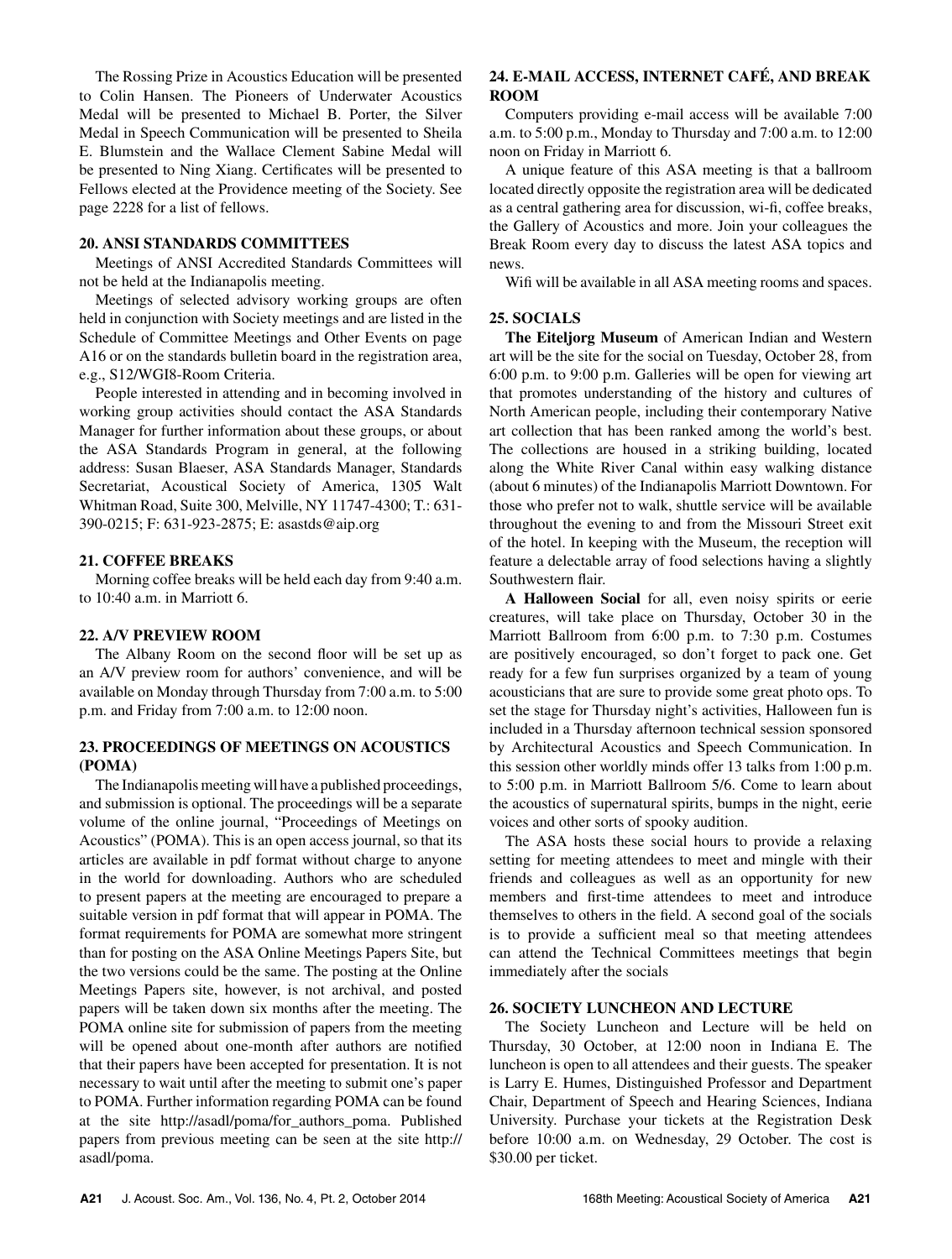### **27. STUDENTS MEET MEMBERS FOR LUNCH**

The ASA Education Committee arranges for a student to meet one-on-one with a member of the Acoustical Society over lunch. The purpose is to make it easier for students to meet and interact with members at ASA Meetings. Each lunch pairing is arranged separately. Students who are interested should contact Dr. David Blackstock, University of Texas at Austin, by email dtb@mail.utexas.edu Please provide your name, university, department, degree you are seeking (BS, MS, or PhD), research field, acoustical interests, your supervisor's name, days you are free for lunch, and abstract number (or title) of any paper(s) you are presenting. The signup deadline is 12 days before the start of the Meeting, but an earlier sign-up is strongly encouraged. Each participant pays for his/her own meal.

# **28. STUDENT EVENTS: NEW STUDENTS ORIENTATION, MEET AND GREET, STUDENT RECEPTION**

Follow the student twitter throughout the meeting @ ASAStudents.

A New Students Orientation will be held from 5:00 p.m. to 5:30 p.m. on Monday, 27 October, in Marriott 9/10 for all students to learn about the activities and opportunities available for students at the Indianapolis ASA meeting. This will be followed by the Student Meet and Greet from 5:30 p.m. to 6:45 p.m. in Marriott 6. Refreshments and a cash bar will be available. Students are encouraged to attend the tutorial lecture on which begins at 7:00 p.m. in The Hilbert Theater. Student registration for this event is free.

The Students' Reception will be held on Wednesday, 29 October, from 6:45 p.m. to 8:15 p.m. in Indiana E. This reception, sponsored by the Acoustical Society of America and supported by the National Council of Acoustical Consultants, will provide an opportunity for students to meet informally with fellow students and other members of the Acoustical Society. All students are encouraged to attend, especially students who are first time attendees or those from smaller universities.

Students will find a sticker to place on their name tags identifying them as students in their registration envelopes. Although wearing the sticker is not mandatory, it will allow for easier networking between students and other meeting attendees.

Students are encouraged to refer to the student guide, also found in their envelopes, for important program and meeting information pertaining only to students attending the ASA meeting.

They are also encouraged to visit the official ASA Student Home Page at www.acosoc.org/student/ to learn more about student involvement in ASA.

# **29. WOMEN IN ACOUSTICS LUNCHEON**

The Women in Acoustics luncheon will be held at 11:30 a.m. on Wednesday, 29 October, in the Circle City Bar and Grille on the first floor of the Marriott. Those who wish to attend must purchase their tickets in advance by 10:00 a.m. on Tuesday, 28 October. The fee is USD\$30 for non-students and USD\$15 for students.

### **30. JAM SESSION**

You are invited to Marriott 6 on Wednesday night, 29 October, in Marriott 6 from 8:00 p.m. to midnight for the JAM SESSION. Bring your axe, horn, sticks, voice, or anything else that makes music. Musicians and non-musicians are all welcome to attend. A full PA system, backline equipment, guitars, bass, keyboard, and drum set will be provided. All attendees will enjoy live music, a cash bar with snacks, and all-around good times. Don't miss out.

#### **31. ACCOMPANYING PERSONS PROGRAM**

Spouses and other visitors are welcome at the Indianapolis meeting. The on-site registration fee for accompanying persons is USD\$150. A hospitality room for accompanying persons will be open in the Texas Room at the Indianapolis Marriott Downtown Hotel from 8:00 a.m. to 10:00 a.m. Monday through Thursday. For updates about the accompanying persons program please check the ASA website at AcousticalSociety. org/meetings.html.

Visit: **http://visitindy.com** to learn about what is going on in Indianapolis. Good places to visit within walking distance include the Eiteljorg Museum (Tuesday night social venue), the Indiana State Museum (with IMAX theater), the NCAA Hall of Champions, the Indianapolis Zoo, and White River State Park (you can hire bikes there). Further away requiring transportation (taxi or bus - **http://www.indygo.net/pages/ system-map**) is the Indianapolis Speedway Museum which is at the Indy 500 track, the Children's Museum, and the Indiana Museum of Art. Close to the hotel, there is the Circle Center Mall which is a great place for shopping.

#### **32. WEATHER**

Weather in Indianapolis in the last week in October can vary a lot from year to year. Make sure you are prepared for rain so you can take full advantage of nearby restaurants and attractions. See http://visitindy.com and the hotel website http://www.marriott.com/hotels/travel-guide/indccindianapolis-marriott for more information about Indianapolis. There is a 35% chance of some sort of precipitation (rain) and snow is very rare at that time of year. Average low and high temperatures at that time of year are 41 and 60 degrees F, respectively.

# **33. TECHNICAL PROGRAM ORGANIZING COMMITTEE**

Robert F. Port, Chair; David R. Dowling, Acoustical Oceanography; Roderick J. Suthers, Animal Bioacoustics; Norman H. Philipp, Architectural Acoustics; Robert J. McGough, Biomedical Acoustics; Uwe J. Hansen, Education in Acoustics; Roger T. Richards, Engineering Acoustics; Andrew C.H. Morrison, Musical Acoustics; William J. Murphy, Noise; Kai Ming Li, Physical Acoustics; Jennifer Lentz, Psychological and Physiological Acoustics; R. Lee Culver, Cameron Fackler, Signal Processing in Acoustics; Diane Kewley-Port, Alexander L. Francis, Speech Communication; Benjamin M. Shafer, Structural Acoustics and Vibration; Kevin L Williams, Underwater Acoustics.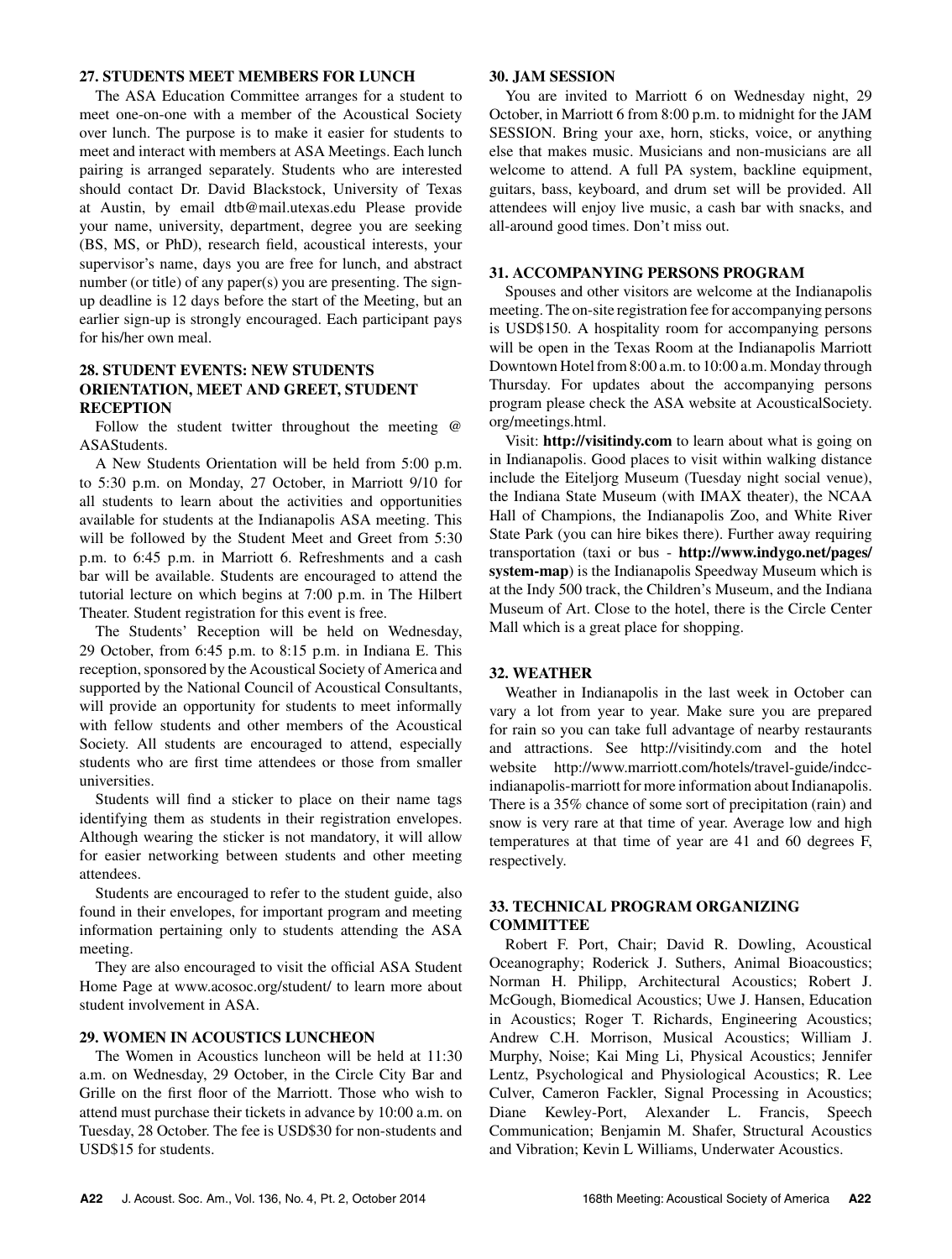## **34. MEETING ORGANIZING COMMITTEE**

Kenneth de Jong and Patricia Davies, Cochairs; Robert F. Port, Technical Program Chair; Diane Kewley-Port, Tessa Bent, Mary C. Morgan, Food and Beverage; Mary C. Morgan, Kai Ming Li, Tom Lorenzen, Audio-Visual and WiFi; Caroline Richie, Volunteer Coordination; William J. Murphy, Technical Tours; Uwe Hansen, Educational Activities, Tutorials; Diane Kewley-Port, Special Events; Maria Kondaurova, Guanguan Li, Michael Hayward, Indianapolis Visitor Information; Tessa Bent, Student Activities; Mary C. Morgan, Meeting Administrator.

# **35. PHOTOGRAPHING AND RECORDING**

Photographing and recording during regular sessions are not permitted without prior permission from the Acoustical Society.

# **36. ABSTRACT ERRATA**

This meeting program is Part 2 of the October 2014 issue of *The Journal of the Acoustical Society of America*. Corrections, for printer's errors only, may be submitted for publication in the Errata section of the *Journal*.

# **37. GUIDELINES FOR ORAL PRESENTATIONS Preparation of Visual Aids**

See the enclosed guidelines for computer projection.

- Allow at least one minute of your talk for each slide (e.g., Powerpoint). No more than 12 slides for a 15-minute talk (with 3 minutes for questions and answers).
- Minimize the number of lines of text on one visual aid. 12 lines of text should be a maximum. Include no more than 2 graphs/plots/figures on a single slide. Generally, too little information is better than too much.
- Presentations should contain simple, legible text that is readable from the back of the room.
- Characters should be at least 0.25 inches (6.5 mm) in height to be legible when projected. A good rule of thumb is that text should be 20 point or larger (including labels in inserted graphics). Anything smaller is difficult to read.
- Make symbols at least 1/3 the height of a capital letter.
- For computer presentations, use all of the available screen area using landscape orientation with very thin margins. If your institutions logo must be included, place it at the bottom of the slide.
- Sans serif fonts (e.g., Arial, Calibri, and Helvetica) are much easier to read than serif fonts (e.g., Times New Roman) especially from afar. Avoid thin fonts (e.g., the horizontal bar of an e may be lost at low resolution thereby registering as a c.)
- Do not use underlining to emphasize text. It makes the text harder to read.
- All axes on figures should be labeled and the text size for labels and axis numbers or letters should be large enough to read.
- No more than 3–5 major points per slide.
- Consistency across slides is desirable. Use the same background, font, font size, etc. across all slides.
- Use appropriate colors. Avoid complicated backgrounds and do not exceed four colors per slide. Backgrounds that

change from dark to light and back again are difficult to read. Keep it simple.

- If using a dark background (dark blue works best), use white or yellow lettering. If you are preparing slides that may be printed to paper, a dark background is not appropriate.
- If using light backgrounds (white, off-white), use dark blue, dark brown or black lettering.
- DVDs should be in standard format.

# **Presentation**

- Organize your talk with introduction, body, and summary or conclusion. Include only ideas, results, and concepts that can be explained adequately in the allotted time. Four elements to include are:
	- (1) Statement of research problem
	- (2) Research methodology
	- (3) Review of results
	- (4) Conclusions
- Generally, no more than 3–5 key points can be covered adequately in a 15-minute talk so keep it concise.
- Rehearse your talk so you can confidently deliver it in the allotted time. Session Chairs have been instructed to adhere to the time schedule and to stop your presentation if you run over.
- An A/V preview room will be available for viewing computer presentations before your session starts. It is advisable to preview your presentation because in most cases you will be asked to load your presentation onto a computer, which may have different software or a different configuration from your own computer.
- Arrive early enough so that you can meet the session chair, load your presentation on the computer provided, and familiarize yourself with the microphone, computer slide controls, laser pointer, and other equipment that you will use during your presentation. There will be many presenters loading their materials just prior to the session so it is very important that you check that all multi-media elements (e.g., sounds or videos) play accurately prior to the day of your session.
- Each time you display a visual aid the audience needs time to interpret it. Describe the abscissa, ordinate, units, and the legend for each figure. If the shape of a curve or some other feature is important, tell the audience what they should observe to grasp the point. They won't have time to figure it out for themselves. A popular myth is that a technical audience requires a lot of technical details. Less can be more.
- Turn off your cell phone prior to your talk and put it away from your body. Cell phones can interfere with the speakers and the wireless microphone.

## **38. SUGGESTIONS FOR EFFECTIVE POSTER PRESENTATIONS Content**

- The poster should be centered around two or three key points supported by the title, figures, and text.
- The poster should be able to "stand alone." That is, it should be understandable even when you are not present to explain, discuss, and answer questions. This quality is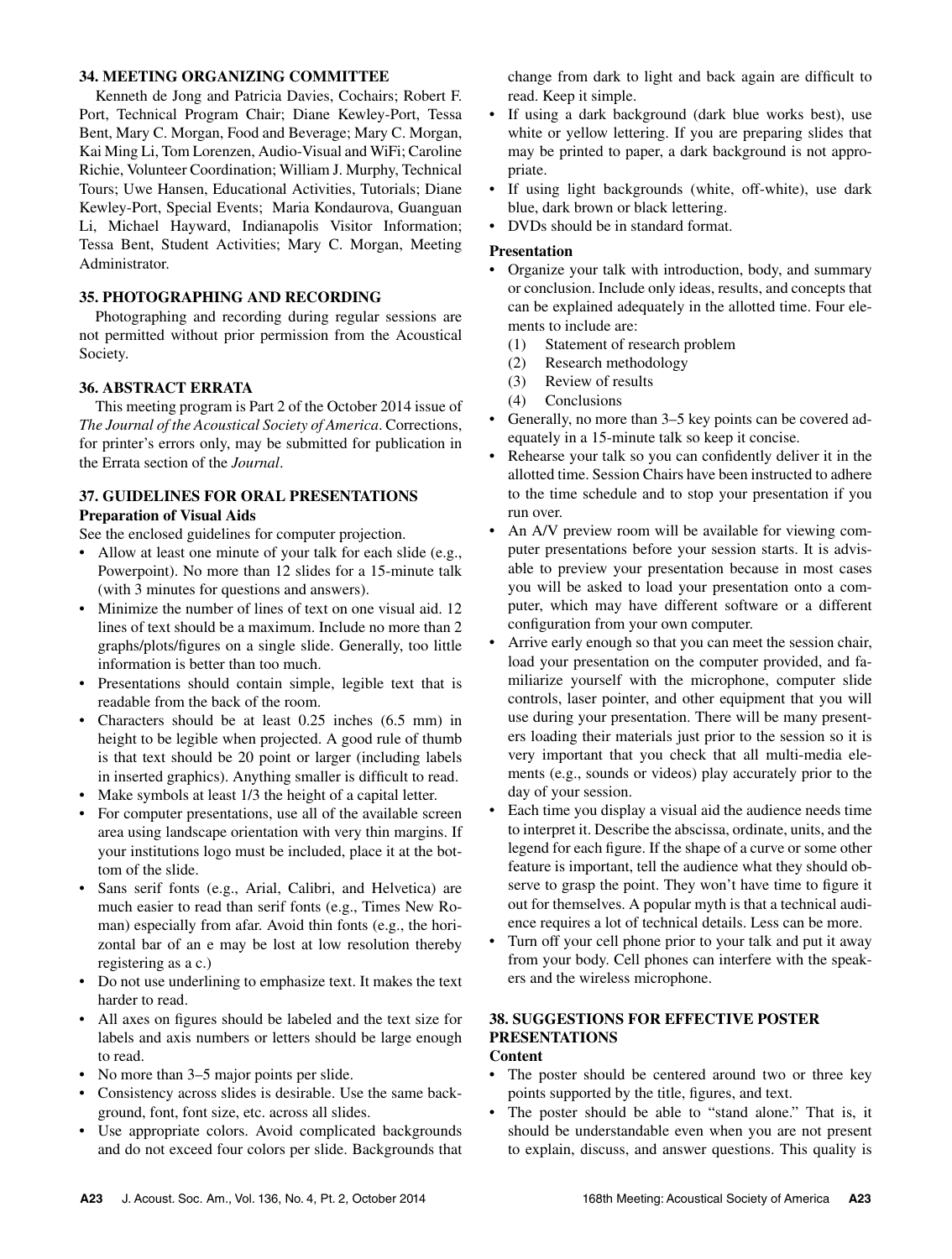highly desirable since you may not be present the entire time posters are on display, and when you are engaged in discussion with one person, others may want to study the poster without interrupting an ongoing dialogue.

- To meet the "stand alone" criteria, it is suggested that the poster include the following elements, as appropriate:
- **Background**
- Objective, purpose, or goal
- Hypotheses
- Methodology
- Results (including data, figures, or tables)
- Discussion
- Implications and future research
- References and Acknowledgments

# **Design and layout**

- A board approximately 8 ft. wide  $\times$  4 ft. high will be provided for the display of each poster. Supplies will be available for attaching the poster to the display board. Each board will be marked with an abstract number.
- Typically posters are arranged from left to right and top to bottom. Numbering sections or placing arrows between sections can help guide the viewer through the poster.
- Centered at the top of the poster, include a section with the abstract number, paper title, and author names and affiliations. An institutional logo may be added. Keep the design relatively simple and uncluttered. Avoid glossy paper.

# **Lettering and text**

- Font size for the title should be large (e.g., 70-point font)
- Font size for the main elements should be large enough to facilitate readability from 2 yards away (e.g., 32 point font). The font size for other elements, such as references, may be smaller (e.g., 20–24 point font).
- Sans serif fonts (e.g., Arial, Calibri, Helvetica) are much easier to read than serif fonts (e.g., Times New Roman).
- Text should be brief and presented in a bullet-point list as much as possible. Long paragraphs are difficult to read in a poster presentation setting.

# **Visuals**

- Graphs, photographs, and schematics should be large enough to see from 2 yards (e.g.,  $8 \times 10$  inches).
- Figure captions or bulleted annotation of major findings next to figures are essential. To ensure that all visual elements are "stand alone," axes should be labeled and all symbols should be explained.
- Tables should be used sparingly and presented in a simplified format.

# **Presentation**

- Prepare a brief oral summary of your poster and short answers to likely questions in advance.
- The presentation should cover the key points of the poster so that the audience can understand the main findings. Further details of the work should be left for discussion after the initial poster presentation.
- It is recommended that authors practice their poster presentation in front of colleagues before the meeting. Authors should request feedback about the oral presentation as well as poster content and layout.

# **Other suggestions**

• You may wish to prepare reduced-size copies of the poster (e.g.,  $8 \frac{1}{2} \times 11$  sheets) to distribute to interested audience members.

# **39. GUIDELINES FOR USE OF COMPUTER PROJECTION**

- A PC computer with audio playback capability and a projector will be provided in each meeting room on which all authors who plan to use computer projection should load their presentations.
- Authors should bring computer presentations on a USB drive to load onto the provided computer and should arrive at the meeting rooms at least 30 minutes before the start of their sessions.
- Assistance in loading presentations onto the computers will be provided.
- Note that only PC format will be supported so authors using Macs to prepare their presentation must save their presentations so that the projection works when the presentation is run from the PC in the session room. Also, authors who plan to play audio or video clips during their presentations should insure that their sound (or other) files are also saved on the USB drive and are also uploaded to the PC in the session room. Presenters should also check that the links to the sound (and other) files in the presentation still work after everything has been loaded onto the session room computer.

# **Using your own computer (only if you really need to!)**

It is essential that each speaker who plans to use his/her own laptop connect to the computer projection system in the A/V preview room prior to session start time to verify that the presentation will work properly. Technical assistance is available in the A/V preview room at the meeting, but not in session rooms. Presenters whose computers fail to project for any reason will not be granted extra time.

# **General Guidelines**

- Set your computer's screen resolution to 1024x768 pixels or to the resolution indicated by the AV technical support. If it looks OK, it will probably look OK to your audience during your presentation.
- Remember that graphics can be animated or quickly toggled among several options: Comparisons between figures may be made temporally rather than spatially.
- Animations often run more slowly on laptops connected to computer video projectors than when not so connected. Test the effectiveness of your animations before your assigned presentation time on a similar projection system (e.g., in the A/V preview room). Avoid real-time calculations in favor of pre-calculation and saving of images.
- If you will use your own laptop instead of the computer provided, connect your laptop to the projector during the question/answer period of the previous speaker. It is good protocol to initiate your slide show (e.g., run PowerPoint) immediately once connected, so the audience doesn't have to wait. If there are any problems, the session chair will endeavor to assist you, but it is your responsibility to ensure that the technical details have been worked out ahead of time.